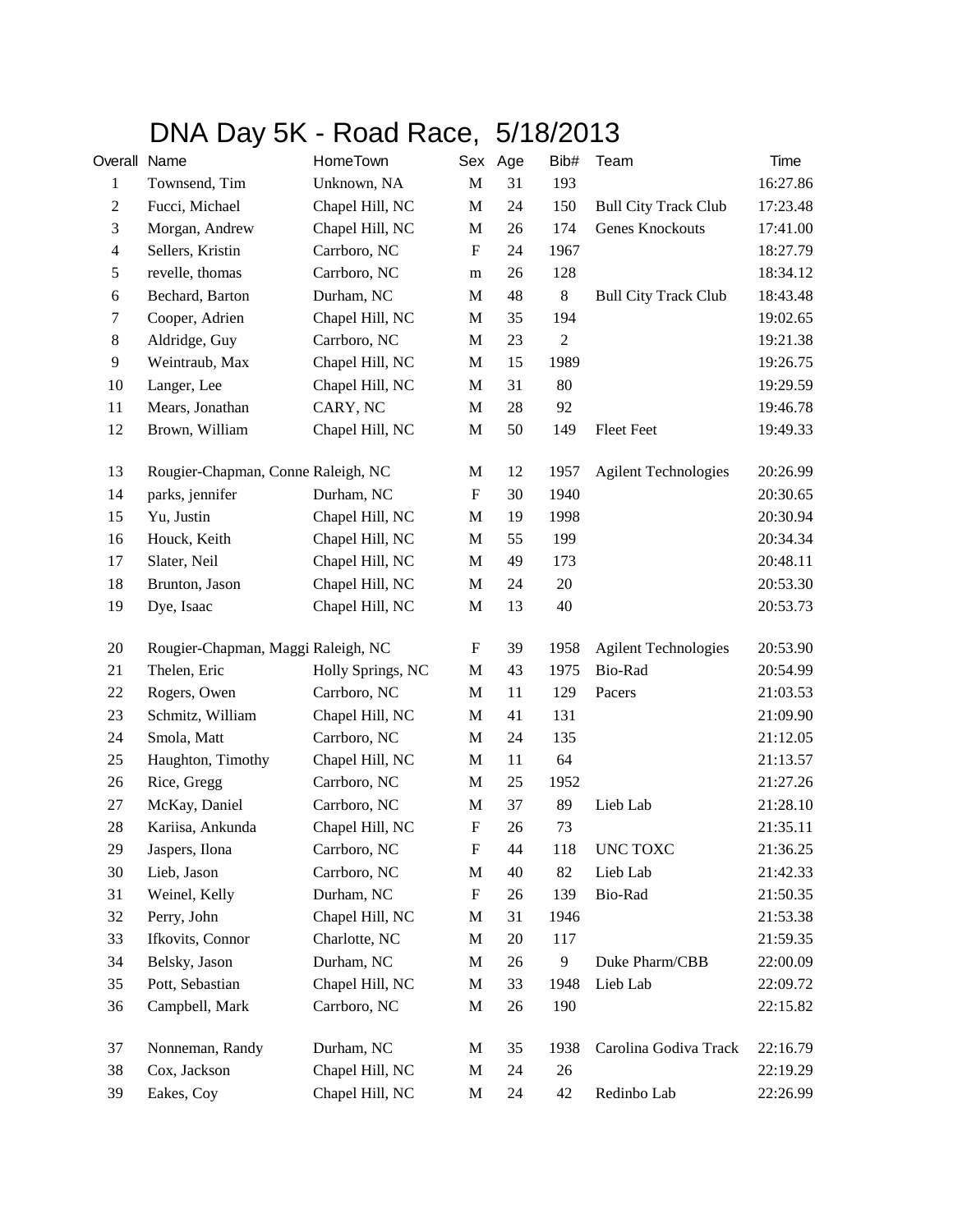| 40 | Goheen, Morgan       | Chapel Hill, NC  | $\boldsymbol{\mathrm{F}}$ | 27 | 53   | Genes Knockouts        | 22:29.32 |
|----|----------------------|------------------|---------------------------|----|------|------------------------|----------|
| 41 | Goodnight, Bill      | Carrboro, NC     | $\mathbf M$               | 44 | 111  | <b>UNC MFM</b>         | 22:30.17 |
| 42 | Duronio, Bob         | Chapel Hill, NC  | $\mathbf M$               | 48 | 38   | <b>Sweetums Paunch</b> | 22:35.36 |
| 43 | Host, Kurtis         | Carrboro, NC     | M                         | 24 | 67   | Genes Knockouts        | 22:37.11 |
| 44 | giarla, michael      | Chapel Hill, NC  | M                         | 55 | 110  |                        | 22:39.82 |
| 45 | Ingle, James         | Cary, NC         | M                         | 21 | 68   | Redinbo Lab            | 22:43.56 |
| 46 | rickert, robert      | Chapel Hill, NC  | m                         | 49 | 188  |                        | 22:54.75 |
| 47 | Lewis, Sundae        | Cary, NC         | $\mathbf F$               | 45 | 81   |                        | 22:59.87 |
| 48 | Gray, Kelsey         | Chapel Hill, NC  | F                         | 23 | 54   | Sweetums Paunch        | 23:16.17 |
| 49 | Wipper, Dennis       | Chapel Hill, NC  | M                         | 58 | 184  |                        | 23:34.37 |
| 50 | Wooten, Lauren       | Chapel Hill, NC  | $\boldsymbol{\mathrm{F}}$ | 22 | 1996 | Sweetums Paunch        | 23:36.63 |
| 51 | Anderson, Lisa       | Durham, NC       | ${\bf F}$                 | 37 | 5    | Rubriq                 | 23:38.55 |
| 52 | Haase, Julian        | Chapel Hill, NC  | M                         | 32 | 59   |                        | 23:40.75 |
| 53 | Redinbo, Matt        | Chapel Hill, NC  | M                         | 46 | 171  | Redinbo Lab            | 23:40.89 |
| 54 | kim, kee sung        | Chapel Hill, NC  | m                         | 58 | 181  |                        | 23:46.74 |
| 55 | Skrajna, Aleksandra  | Carrboro, NC     | $\mathbf F$               | 25 | 1969 | <b>Sweetums Paunch</b> | 23:51.27 |
| 56 | Zappia, Mark         | Chapel Hill, NC  | M                         | 28 | 145  |                        | 23:54.26 |
| 57 | Baldwin, Lane        | Chapel Hill, NC  | $\boldsymbol{\mathrm{F}}$ | 24 | 175  |                        | 23:54.49 |
| 58 | Anderson, Allen      | Chapel Hill, NC  | m                         | 62 | 170  |                        | 24:00.71 |
| 59 | Kitchie, Daneil      | Alexandria, VA   | M                         | 29 | 186  |                        | 24:03.06 |
| 60 | Saunders, Lauren     | Chapel Hill, NC  | $\mathbf F$               | 23 | 1964 | Sweetums Paunch        | 24:12.53 |
| 61 | Tayler, Curits       | Chapel Hill, NC  | m                         | 49 | 189  |                        | 24:15.57 |
| 62 | George, Andrew       | Durham, NC       | M                         | 23 | 51   |                        | 24:18.36 |
| 63 | Clark, Martha        | Carrboro, NC     | F                         | 27 | 24   |                        | 24:31.89 |
| 64 | McDonough, Justin    | New Haven, CT    | M                         | 35 | 88   |                        | 24:34.44 |
| 65 | Tomkovich, Sarah     | Chapel Hill, NC  | $\mathbf F$               | 25 | 1976 |                        | 24:36.47 |
| 66 | Rebeles, Jenny       | Durham, NC       | F                         | 35 | 1951 |                        | 24:51.96 |
| 67 | Trogden, Kathryn     | Carrboro, NC     | ${\bf F}$                 | 24 | 1977 | Sweetums Paunch        | 24:53.96 |
| 68 | Susser, Jonathan     | Chapel Hill, NC  | M                         | 24 | 144  |                        | 25:01.31 |
| 69 | Boeck, Max           | Carrboro, NC     | M                         | 30 | 16   | Lieb Lab               | 25:03.81 |
| 70 | Gullatta, Rachel     | North Canton, OH | $\mathbf F$               | 40 | 112  |                        | 25:18.42 |
| 71 | Peck, Kayla          | Carrboro, NC     | F                         | 24 | 1943 |                        | 25:29.21 |
| 72 | Daley, Lucas         | Carrboro, NC     | $\mathbf M$               | 9  | 106  | Pacers                 | 25:34.84 |
| 73 | Tyler, Dan           | Durham, NC       | $\mathbf M$               | 32 | 1979 |                        | 25:48.20 |
| 74 | Espinoza, Antonio    | Siler City, NC   | M                         | 18 | 43   |                        | 25:54.96 |
| 75 | harris, sally        | CARY, NC         | $\mathbf f$               | 27 | 115  |                        | 25:58.21 |
| 76 | Makohon-Moore, Sasha | Durham, NC       | F                         | 23 | 85   |                        | 25:59.37 |
| 77 | moore, richard       | Chapel Hill, NC  | M                         | 37 | 201  |                        | 26:04.93 |
| 78 | Janes, Spencer       | Palatine, IL     | M                         | 18 | 70   |                        | 26:07.40 |
| 79 | dye, rebecca         | Chapel Hill, NC  | ${\rm F}$                 | 42 | 41   |                        | 26:09.03 |
| 80 | Tarantino, Lisa      | Chapel Hill, NC  | ${\rm F}$                 | 45 | 1974 | Rodents of Unusual Siz | 26:09.09 |
| 81 | Calabrese, Mauro     | Carrboro, NC     | M                         | 33 | 21   | Magnuson Lab           | 26:09.90 |
| 82 | Crowley, Jim         | Carrboro, NC     | M                         | 37 | 29   |                        | 26:10.96 |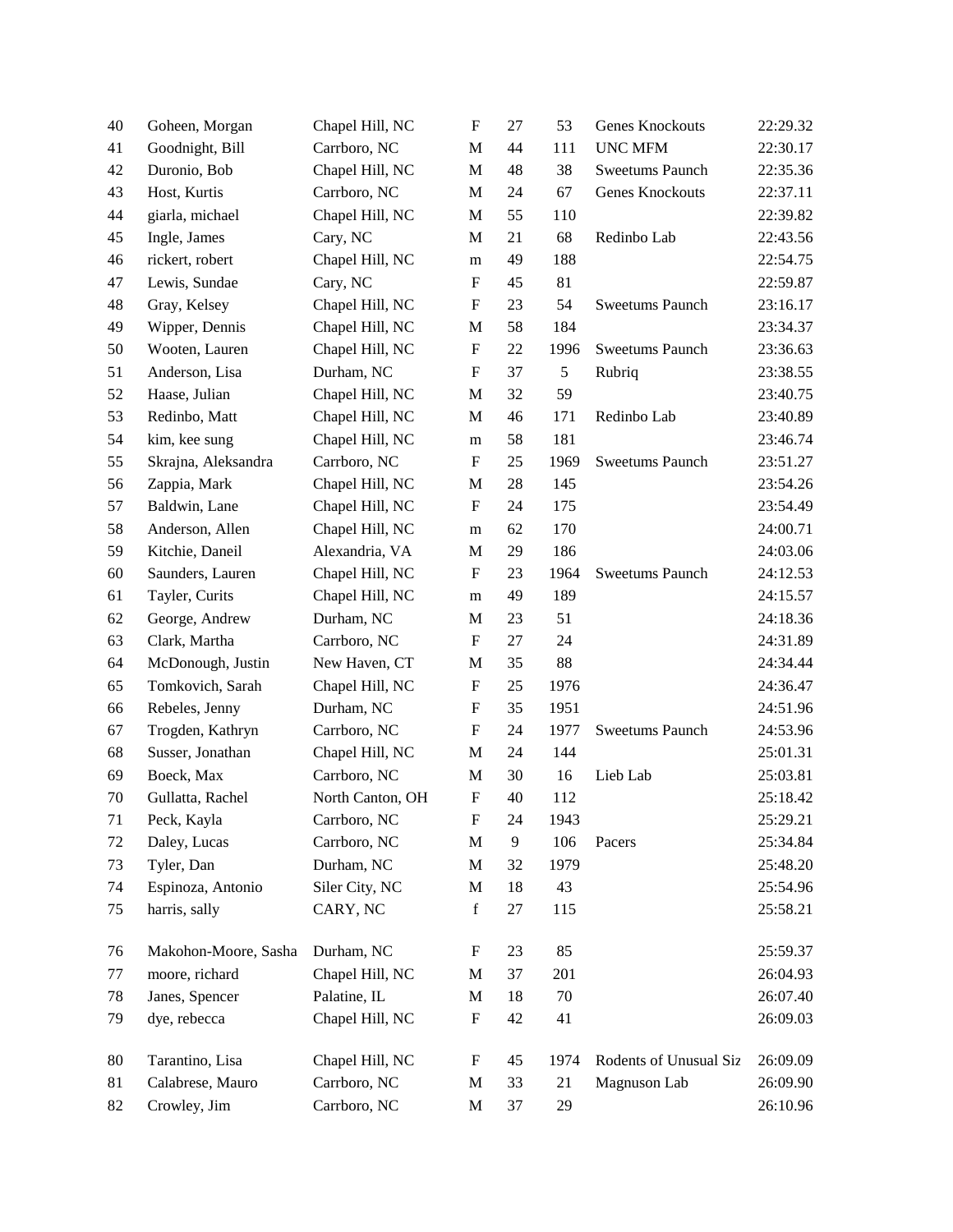| 83  | Griffin, Thomas                       | Cary, NC          | M                         | 67     | 58   |                        | 26:15.73 |
|-----|---------------------------------------|-------------------|---------------------------|--------|------|------------------------|----------|
| 84  | Santana, Allison                      | Sanford, NC       | $\boldsymbol{\mathrm{F}}$ | 33     | 1961 |                        | 26:35.38 |
| 85  | Santana, Manny                        | Sanford, NC       | $\mathbf{M}$              | 31     | 1962 |                        | 26:35.77 |
| 86  | Bigler, Becky                         | Siler City, NC    | $\boldsymbol{\mathrm{F}}$ | 35     | 11   | Sweetums Paunch        | 26:50.24 |
| 87  | King, Seth                            | Chapel Hill, NC   | M                         | 24     | 168  | Rodents of Unusual Siz | 26:56.09 |
| 88  | sizuki, oscar                         | Chapel Hill, NC   | m                         | 33     | 185  |                        | 26:56.38 |
| 89  | Willcox, Bill                         | Chapel Hill, NC   | m                         | 56     | 198  |                        | 26:57.44 |
| 90  | Ryan, Meagan                          | Carrboro, NC      | $\boldsymbol{\mathrm{F}}$ | 28     | 1959 |                        | 27:02.25 |
| 91  | Richardson, Andrea                    | Chapel Hill, NC   | $\boldsymbol{\mathrm{F}}$ | 43     | 1953 |                        | 27:13.08 |
| 92  | Feltcher, Meghan                      | Pittsboro, NC     | $\boldsymbol{\mathrm{F}}$ | 28     | 141  | I Like Pi              | 27:14.89 |
| 93  | Khan, Nadia                           | Chapel Hill, NC   | F                         | 23     | 119  |                        | 27:15.35 |
| 94  | Daley, Nora                           | Carrboro, NC      | $\boldsymbol{\mathrm{F}}$ | $\tau$ | 107  | Pacers                 | 27:15.72 |
| 95  | Wong, Sandi                           | Chapel Hill, NC   | $\boldsymbol{\mathrm{F}}$ | 28     | 1995 |                        | 27:16.01 |
| 96  | Bracey, Michael                       | Chapel Hill, NC   | $\mathbf{M}$              | 25     | 17   |                        | 27:24.12 |
| 97  | yuki, masahiro                        | Chapel Hill, NC   | M                         | 36     | 1999 |                        | 27:27.23 |
| 98  | Hyacinth, Leeanna                     | Chapel Hill, NC   | F                         | 25     | 142  |                        | 27:48.91 |
| 99  | White, Hailey                         | Chapel Hill, NC   | $\boldsymbol{\mathrm{F}}$ | 11     | 158  |                        | 27:52.75 |
| 100 | Bevilacqua, Ariana                    | Carrboro, NC      | $\boldsymbol{\mathrm{F}}$ | 22     | 10   |                        | 27:53.75 |
| 101 | Matthews, Dustin                      | Hillsborough, NC  | M                         | 28     | 153  |                        | 27:54.75 |
| 102 | Manzoor, Fatima                       | Carrboro, NC      | $\mathbf F$               | 24     | 87   |                        | 28:20.05 |
| 103 | sisk, robert                          | Chapel Hill, NC   | m                         | 56     | 132  |                        | 28:38.64 |
| 104 | White, Taylor                         | Chapel Hill, NC   | F                         | 8      | 157  |                        | 28:40.85 |
| 105 | Crume, Richard                        | Chapel Hill, NC   | M                         | 60     | 146  |                        | 28:42.74 |
| 106 | Rumple, Ashley                        | Prospect Hill, NC | ${\bf F}$                 | 25     | 130  |                        | 28:45.77 |
| 107 | Perez, Christina                      | DURHAM, NC        | $\boldsymbol{\mathrm{F}}$ | 26     | 1944 | UNC TOXC               | 28:47.83 |
| 108 | wolberg, alisa                        | Chapel Hill, NC   | $\mathbf f$               | 43     | 1994 |                        | 28:57.02 |
| 109 | Sisk, Susan                           | Chapel Hill, NC   | F                         | 51     | 133  |                        | 28:57.37 |
| 110 | Sathy, Viji                           | Chapel Hill, NC   | $\boldsymbol{\mathrm{F}}$ | 38     | 1963 |                        | 29:19.03 |
| 111 | White, taylor                         | Chapel Hill, NC   | M                         | $8\,$  | 156  |                        | 29:23.24 |
| 112 | Wages, Phillip                        | Carrboro, NC      | $\mathbf M$               | 24     | 1983 |                        | 29:32.23 |
| 113 | white, jennifer                       | Chapel Hill, NC   | ${\bf F}$                 | 39     | 155  |                        | 29:32.43 |
| 114 | Faherty, Sheena                       | DURHAM, NC        | $\boldsymbol{\mathrm{F}}$ | 27     | 45   |                        | 29:36.13 |
| 115 | McKenney, Erin                        | Raleigh, NC       | $\boldsymbol{\mathrm{F}}$ | 27     | 90   |                        | 29:36.13 |
| 116 | beeman, tim                           | Unknown, NA       | M                         | 59     | 205  |                        | 29:43.52 |
| 117 | Messner, Josh                         | Minneapolis, MN   | M                         | 34     | 178  |                        | 29:45.56 |
| 118 | Beeman-Cadwallader, Nic Greenwood, IN |                   | $\boldsymbol{\mathrm{F}}$ | 34     | 101  |                        | 29:45.97 |
| 119 | Cadwallader, Jason                    | Greenwood, IN     | M                         | 34     | 103  |                        | 29:45.99 |
| 120 | Parobek, Christian                    | Candler, NC       | M                         | 25     | 127  | Genes Knockouts        | 29:51.60 |
| 121 | Lee, Bisset                           | Candler, NC       | $\boldsymbol{\mathrm{F}}$ | 23     | 121  | Genes Knockouts        | 29:51.92 |
| 122 | Kleiman, Susan                        | Carrboro, NC      | F                         | 30     | 76   |                        | 29:56.64 |
| 123 | Javaras, Kristin                      | Chapel Hill, NC   | $\boldsymbol{F}$          | 35     | 200  |                        | 29:56.78 |
| 124 | Morillon, Maurice                     | Durham, NC        | M                         | 37     | 1936 |                        | 29:58.59 |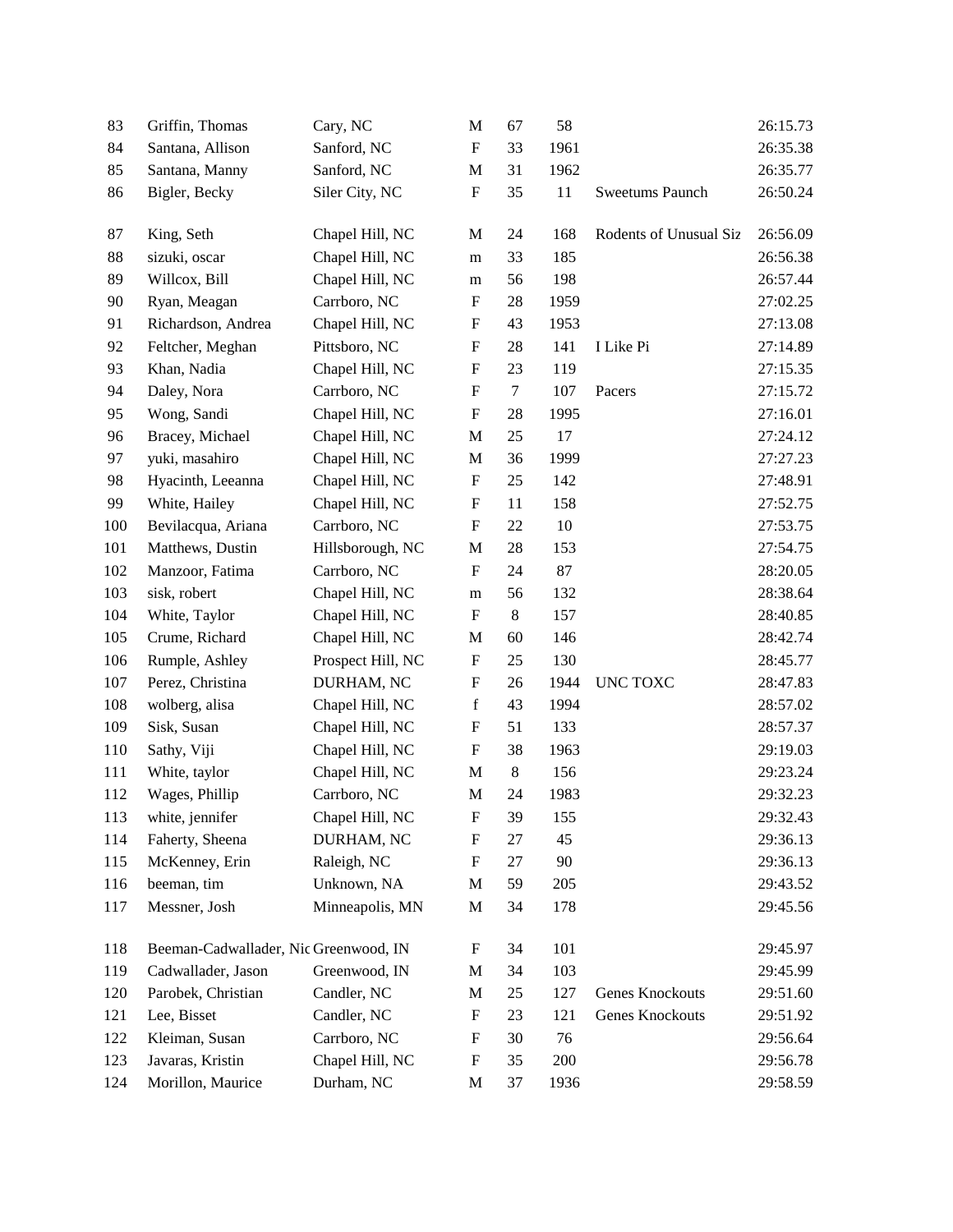| 125 | Weinberg, Richard                 | Chapel Hill, NC    | $\mathbf{M}$              | 66         | 138     | Triangle Synapse Club  | 30:02.69 |
|-----|-----------------------------------|--------------------|---------------------------|------------|---------|------------------------|----------|
| 126 | Handley, Kathryn                  | Carrboro, NC       | $\mathbf F$               | 32         | 114     |                        | 30:04.28 |
| 127 | Handley, Anna                     | Columbia, SC       | $\boldsymbol{\mathrm{F}}$ | 27         | 113     |                        | 30:04.47 |
| 128 | Le, Brandon                       | Durham, NC         | M                         | 28         | 192     |                        | 30:07.44 |
| 129 | Duronio, Sue                      | Chapel Hill, NC    | $\mathbf f$               | 48         | 39      |                        | 30:14.12 |
| 130 | Slomberg, Danielle                | Chapel Hill, NC    | $\boldsymbol{\mathrm{F}}$ | 26         | 134     |                        | 30:25.49 |
| 131 | Coggan, Kimberly                  | Carrboro, NC       | $\mathbf F$               | 28         | 104     |                        | 30:27.21 |
| 132 | SCHOENROCK, SARAH Chapel Hill, NC |                    | ${\bf F}$                 | 24         | 1966    | Rodents of Unusual Siz | 30:30.06 |
| 133 | King, Kaelyn                      | Chapel Hill, NC    | $\mathbf F$               | 24         | 167     | Rodents of Unusual Siz | 30:30.37 |
| 134 | Lane, Mary Chelsea                | Carrboro, NC       | F                         | 34         | 79      |                        | 30:32.10 |
| 135 | bradford, robert                  | Durham, NC         | m                         | 25         | 176     |                        | 30:51.22 |
| 136 | chelberrg, kira                   | Durham, NC         | $\mathbf f$               | 25         | 177     |                        | 30:51.26 |
| 137 | Elderbroom, Jennifer              | Durham, NC         | $\boldsymbol{\mathrm{F}}$ | 31         | 191     |                        | 30:57.95 |
| 138 | ZHANG, ZHUZHU                     | Chapel Hill, NC    | $\mathbf F$               | 29         | 195     |                        | 31:05.01 |
| 139 | Bell, Gerald                      | Chapel Hill, NC    | $\mathbf M$               | 75         | 102     |                        | 31:12.92 |
| 140 | Miller, Catherine                 | Cambridge, MA      | $\boldsymbol{\mathrm{F}}$ | 52         | 95      |                        | 31:19.63 |
| 141 | Pugh, Cathy                       | asheboro, NC       | $\boldsymbol{\mathrm{F}}$ | 46         | 1950    |                        | 31:52.63 |
| 142 | Lanier, Lewis                     | San Francisco, CA  | $\mathbf M$               | 59         | 120     |                        | 32:05.48 |
| 143 | Locklear, Gina                    | Greenville, NC     | F                         | 32         | 84      |                        | 32:11.20 |
| 144 | Bailey, Lara                      | Chapel Hill, NC    | $\boldsymbol{\mathrm{F}}$ | 34         | $\tau$  |                        | 32:17.44 |
| 145 | Coleman, Kate                     | Carrboro, NC       | $\boldsymbol{\mathrm{F}}$ | 28         | 25      |                        | 32:24.92 |
| 146 | Connelly, Nicollette              | Chapel Hill, NC    | $\boldsymbol{\mathrm{F}}$ | 25         | 151     |                        | 32:25.88 |
| 147 | Juliano, Rudy                     | Chapel Hill, NC    | $\mathbf M$               | 71         | 72      |                        | 32:28.60 |
| 148 | Juliano, Erin                     | Durham, NC         | $\boldsymbol{\mathrm{F}}$ | 40         | 71      |                        | 32:28.80 |
| 149 | Weiler, Chelsey                   | Hillsborough, NC   | $\boldsymbol{\mathrm{F}}$ | 27         | 152     |                        | 32:29.63 |
| 150 | Davis, Ben                        | Durham, NC         | M                         | 3          | 31      |                        | 32:34.40 |
| 151 | Davis, Katy                       | Durham, NC         | $\boldsymbol{\mathrm{F}}$ | 32         | 34      |                        | 32:34.80 |
| 152 | Davis, Ian                        | Durham, NC         | $\mathbf M$               | 34         | 33      |                        | 32:35.57 |
| 153 | Rogers, Danielle                  | Carrboro, NC       | $\boldsymbol{\mathrm{F}}$ | 26         | 1956    | The Wild Types         | 32:44.24 |
| 154 | Ballew, Olivia                    | Raleigh, NC        | ${\bf F}$                 | $23\,$     | $100\,$ | The Wild Types         | 32:44.69 |
| 155 | Garcia, Nicholas                  | Chapel Hill, NC    | $\mathbf M$               | 26         | 50      |                        | 32:45.20 |
| 156 | Zengerle, Asa                     | Chapel Hill, NC    | $\mathbf M$               | $\sqrt{6}$ | 2000    |                        | 32:52.84 |
| 157 | Farel, Claire                     | Chapel Hill, NC    | F                         | 37         | 46      |                        | 32:55.32 |
| 158 | Pope, Lindsey                     | Chapel Hill, NC    | F                         | 26         | 169     |                        | 32:57.39 |
| 159 | Watts, Robin                      | Chapel Hill, NC    | $\boldsymbol{\mathrm{F}}$ | 47         | 1988    |                        | 32:57.83 |
| 160 | Harvey, Kelsey                    | Kings Mountain, NC | $\boldsymbol{\mathrm{F}}$ | 23         | 62      | <b>Sweetums Paunch</b> | 33:09.09 |
| 161 | Tsai, Perry                       | Chapel Hill, NC    | $\mathbf{M}$              | 28         | 1978    | <b>Genes Knockouts</b> | 33:09.95 |
| 162 | Aleman, Maria                     | Chapel Hill, NC    | F                         | 33         | 3       |                        | 33:14.32 |
| 163 | Higgins, Ryan                     | Greenville, NC     | M                         | 27         | 65      |                        | 33:14.50 |
| 164 | Wagner, Mike                      | Ann Arbor, MI      | M                         | 26         | 1985    |                        | 33:33.14 |
| 165 | Linz, Brandon                     | Chapel Hill, NC    | $\mathbf M$               | 24         | 83      |                        | 33:37.17 |
| 166 | Wagner, Kelly                     | Ann Arbor, MI      | $\mathbf F$               | 28         | 1984    |                        | 33:37.49 |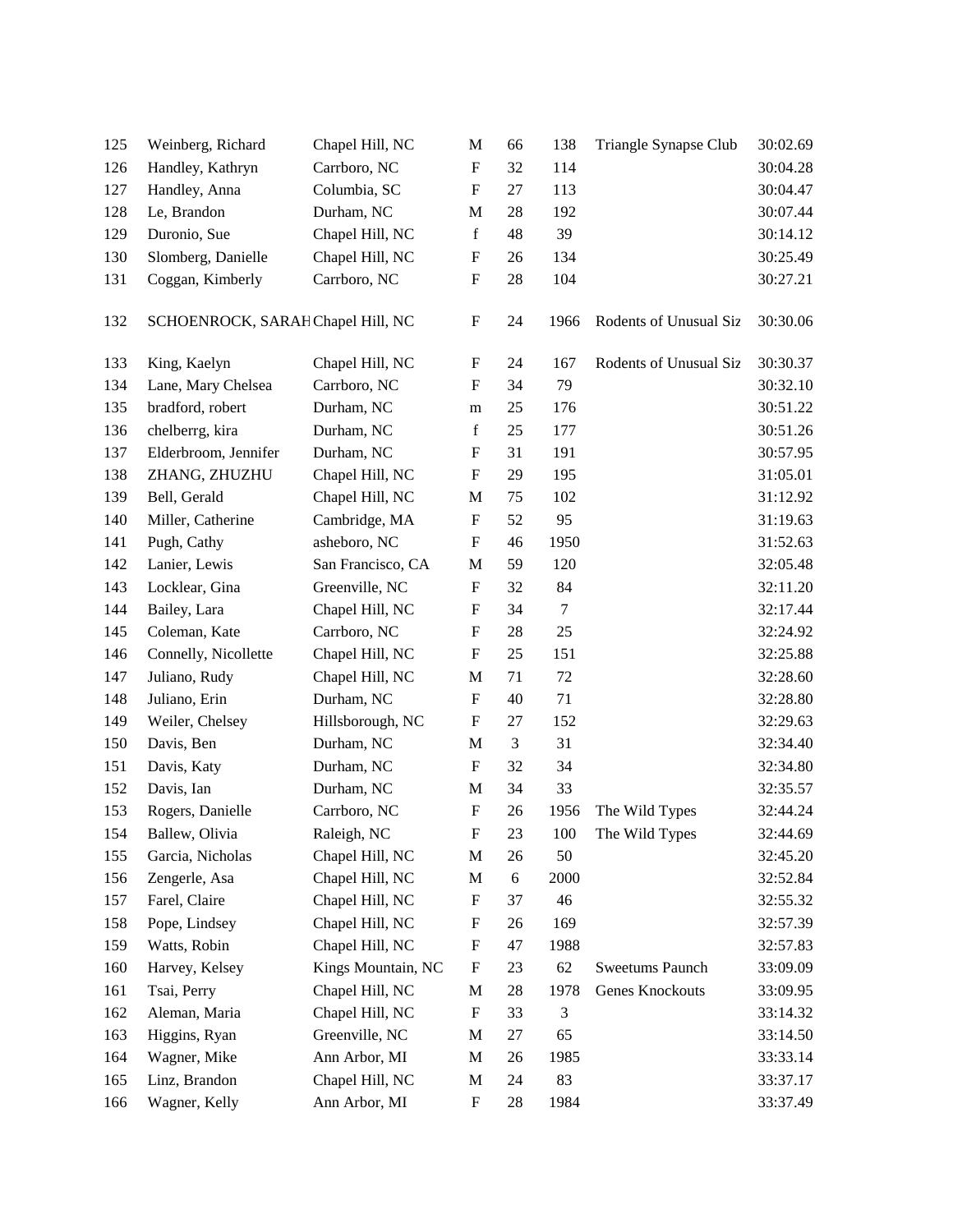| 167 | Crawford, Cody                | Carrboro, NC      | $\mathbf M$               | 36 | 27             | Sweetums Paunch        | 33:47.89 |
|-----|-------------------------------|-------------------|---------------------------|----|----------------|------------------------|----------|
| 168 | Palacios, Michelle            | Chapel Hill, NC   | $\mathbf F$               | 26 | 1939           |                        | 33:48.06 |
| 169 | Giffin, Louise                | Chapel Hill, NC   | $\boldsymbol{\mathrm{F}}$ | 25 | 52             |                        | 33:59.40 |
| 170 | Stasulli, Nikolas             | Chapel Hill, NC   | M                         | 25 | 1973           |                        | 33:59.89 |
| 171 | Perry, Jenny                  | Chapel Hill, NC   | ${\rm F}$                 | 30 | 1945           |                        | 34:06.96 |
| 172 | Davidshofer, Claudine         | Atlanta, GA       | ${\bf F}$                 | 27 | 147            |                        | 34:38.14 |
| 173 | Morgan, Dawn                  | asheboro, NC      | $\mathbf F$               | 41 | 99             |                        | 34:56.38 |
| 174 | Key, Joy                      | winston-salem, nc | $\mathbf F$               | 54 | 74             |                        | 34:57.86 |
| 175 | Hollowell, Chuck              | CARY, NC          | $\mathbf M$               | 41 | 196            |                        | 35:14.27 |
| 176 | Pryor, Allison                | Valdese, NC       | ${\rm F}$                 | 36 | 1949           |                        | 35:40.51 |
| 177 | Griffin, Jesse                | <b>GRAHAM, NC</b> | $\mathbf M$               | 41 | 154            |                        | 35:42.18 |
| 178 | Powers, .William              | Chapel Hill, NC   | M                         | 78 | 183            |                        | 35:51.94 |
| 179 | Chong, Diana                  | Carrboro, NC      | $\mathbf F$               | 29 | 23             | Sweetums Paunch        | 35:55.14 |
| 180 | MacLean, Heidi                | Carrboro, NC      | $\boldsymbol{\mathrm{F}}$ | 30 | 123            |                        | 36:04.07 |
| 181 | Timmons, Sean                 | Raleigh, NC       | M                         | 45 | 136            | Run with Phillip       | 36:27.53 |
| 182 | Dowdy, Joseph                 | Raleigh, NC       | M                         | 34 | 37             | Run with Phillip       | 36:31.84 |
| 183 | Curry, Katy                   | Pittsboro, NC     | F                         | 24 | 30             |                        | 36:40.40 |
| 184 | Hunter, Ruby                  | asheboro, NC      | ${\rm F}$                 | 54 | 116            |                        | 36:53.04 |
| 185 | Watson, Karli                 | DURHAM, NC        | $\mathbf F$               | 39 | 1986           |                        | 37:05.04 |
| 186 | Parks, Marcia                 | asheboro, NC      | ${\rm F}$                 | 58 | 1941           |                        | 37:24.55 |
| 187 | Harper, Megan                 | Durham, NC        | ${\rm F}$                 | 27 | 60             | Mr. Zazzles Expedition | 37:28.66 |
| 188 | Dowdy, Jennifer               | Raleigh, NC       | ${\rm F}$                 | 34 | 36             | Run with Phillip       | 37:54.55 |
| 189 | kim, si eun                   | Chapel Hill, NC   | $\mathbf f$               | 25 | 180            |                        | 38:12.07 |
| 190 | Bailey, Alyssa                | Carrboro, NC      | $\boldsymbol{F}$          | 21 | 6              |                        | 38:21.21 |
| 191 | Bleich, Rachel                | Carrboro, NC      | $\boldsymbol{\mathrm{F}}$ | 23 | 13             |                        | 38:22.53 |
| 192 | Kohl, Kathryn                 | Chapel Hill, NC   | $\mathbf F$               | 28 | 77             |                        | 38:39.39 |
| 193 | Morris, Lydia                 | Carrboro, NC      | $\mathbf F$               | 29 | 1937           |                        | 38:40.39 |
| 194 | albertson, erin               | bridgeport, WV    | F                         | 53 | $\mathbf{1}$   |                        | 38:47.30 |
| 195 | Meserve, Joy                  | Carrboro, NC      | $\mathbf F$               | 24 | 93             | <b>Sweetums Paunch</b> | 39:01.38 |
| 196 | Messner, Sally                | Minneapolis, MN   | ${\bf F}$                 | 33 | 179            |                        | 39:08.04 |
| 197 | Janes, Emily                  | Palatine, IL      | ${\bf F}$                 | 20 | 69             |                        | 39:08.40 |
| 198 | Cunningham, Laura             | CARY, NC          | F                         | 11 | 197            |                        | 39:24.16 |
| 199 | Cunningham, Elizabeth         | Morrisville, NC   | ${\rm F}$                 | 28 | 105            |                        | 39:25.19 |
| 200 | WIJAYATUNGE, RANJI DURHAM, NC |                   | F                         | 29 | 1991           |                        | 39:28.94 |
| 201 | DeNapoli, Leyna               | Durham, NC        | F                         | 29 | 35             |                        | 39:29.06 |
| 202 | Payne, Linda                  | Winston-Salem, NC | F                         | 30 | 1942           |                        | 39:31.48 |
| 203 | Wells, Ella                   | Rock Hill, SC     | F                         | 68 | 1990           |                        | 39:49.61 |
| 204 | Allen, McKeeta                | Rock Hill, SC     | $\mathbf F$               | 54 | $\overline{4}$ |                        | 39:51.24 |
| 205 | Williams, Danielle            | Chapel Hill, NC   | F                         | 25 | 1992           |                        | 39:52.44 |
| 206 | Tyler, Jolien                 | Durham, NC        | F                         | 29 | 1980           |                        | 40:06.74 |
| 207 | Kovarik, Michelle             | Carrboro, NC      | $\boldsymbol{\mathrm{F}}$ | 30 | 78             | Allbritton Lab         | 40:07.34 |
| 208 | Green, Alex                   | Durham, NC        | M                         | 13 | 55             |                        | 40:17.34 |
| 209 | Brown, Margaret               | asheboro, NC      | ${\bf F}$                 | 55 | 19             |                        | 40:29.48 |